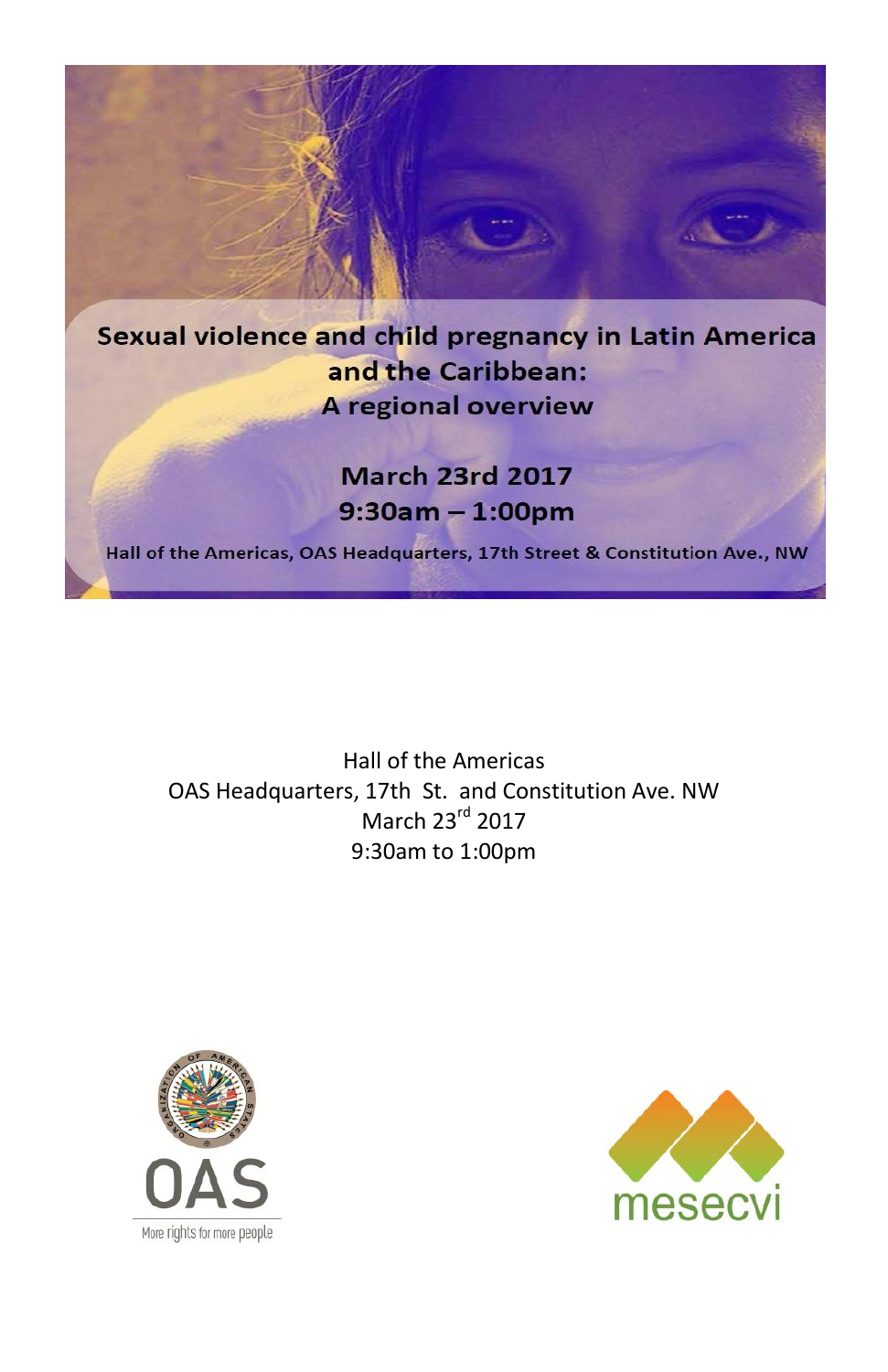| <b>Agenda</b> |                                                                                                                                                                                                        |
|---------------|--------------------------------------------------------------------------------------------------------------------------------------------------------------------------------------------------------|
| 9:30          | Registration                                                                                                                                                                                           |
| 10:00         | <b>Opening remarks</b>                                                                                                                                                                                 |
|               | Carmen Moreno, Executive Secretary of the<br>Inter-American Commission of Women,<br>OAS<br>Michel Pinard, Ambassador, Permanent<br>Observer of France o the OAS                                        |
| 10:30         | Round table on sexual violence and child pregnancy<br>in the States Parties of the Belem do Para<br>Convention                                                                                         |
|               | Diana González-Perrett, President of the<br>Committee of Experts of the MESECVI<br>Margaret May Macaulay, Commissioner<br>and Rapporteur on the Rights of Women,<br>Inter-American Commission on Human |
|               | Rights, OAS<br>Rosa María Ortiz, ex Commissioner and<br>Rapporteur on the Rights of Children, Inter-<br>American Commission on Human Rights,<br>OAS                                                    |
|               | Leonel Briozzo, Advisor to the Secretary<br>General, OAS<br>Óscar Cabrera, O'Neill Institute,                                                                                                          |
|               | Georgetown University Law School<br>Latanya Mapp Frett, Executive Director,<br><b>Planned Parenthood Global</b>                                                                                        |
|               | Moderator: Luz Patricia Mejía Guerrero, Technical<br>Secretary of the Follow-up Mechanism to the<br>Belém do Pará Convention (MESECVI), OAS                                                            |
|               | Q&A Session                                                                                                                                                                                            |
| 12:45         | <b>Closing remarks</b><br>Jennifer Loten, Ambassador and Permanent<br>Representative of Canada to the                                                                                                  |

Organization of American States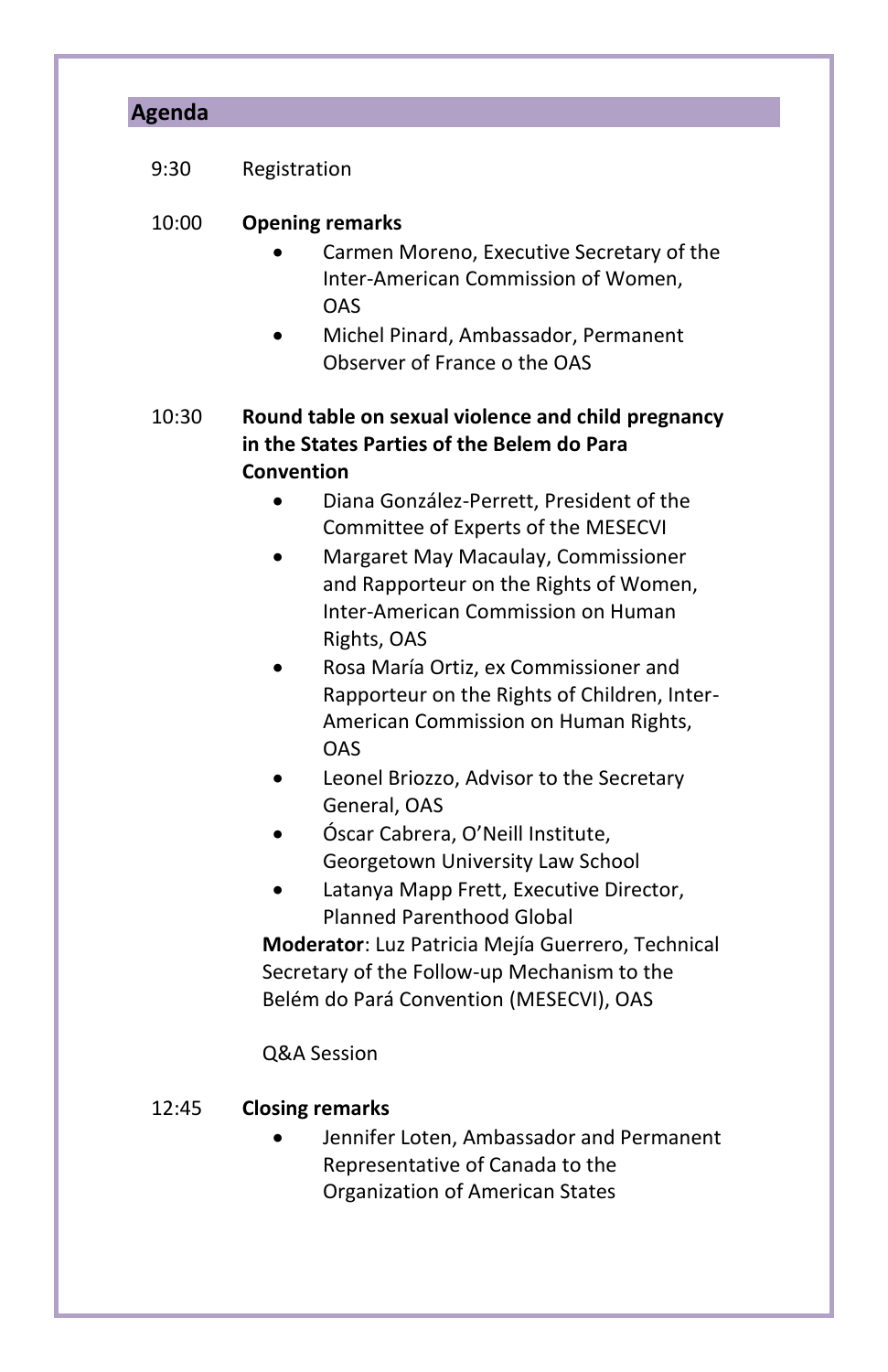## **Carmen Moreno Toscano**

Executive Secretary, Inter-American Commission of Women (OAS)



Carmen Moreno, an internationalist and diplomat, began her work on women's rights and gender equality as a member of the Mexican Delegation to the first UN Conference on Women (1975). She has since served as the Mexican Ambassador to Costa Rica and Guatemala, as well as the Permanent Representative of Mexico to the Organization of American States (OAS).

In 2003, Carmen Moreno was appointed by

the Secretary-General of the UN as Director of the International Research and Training Institute for the Advancement of Women (UN-INSTRAW). In July 2009, she was appointed as Executive Secretary of the Inter-American Commission of Women (CIM) of the Organization of American States (OAS), and continues to serve in that position.

## **Michel Pinard**

Ambassador, Permanent Observer of France to the OAS



Michel Pinard is the Ambassador, Permanent Observer of France to the OAS since October 2015. He was born in Marseille in the South of France and studied a bachelor and a master in philosophy and in Sciences Politiques in Paris.

He started his diplomatic career in 1984 as a press attaché in Ecuador. He became the 1st Secretary in Algeria in 1985. He has been

working between Paris, Venezuela, Atlanta, Colombia, Tunisia and Bolivia. He has received many decorations, like for example Chevalier of the legion of Honor, Chevalier of the National Order of Merit or Gran Cruz del Condor de los Andes ; the last one from Bolivia was only given to two French personalities, the President Jacques Chirac and the Ambassador of France in Bolivia at that time, Mr Pinard.

Passionate of arts, he has recently lent two pieces of art from his personal collection to an exhibition at the OAS and his poems are published by a French editor.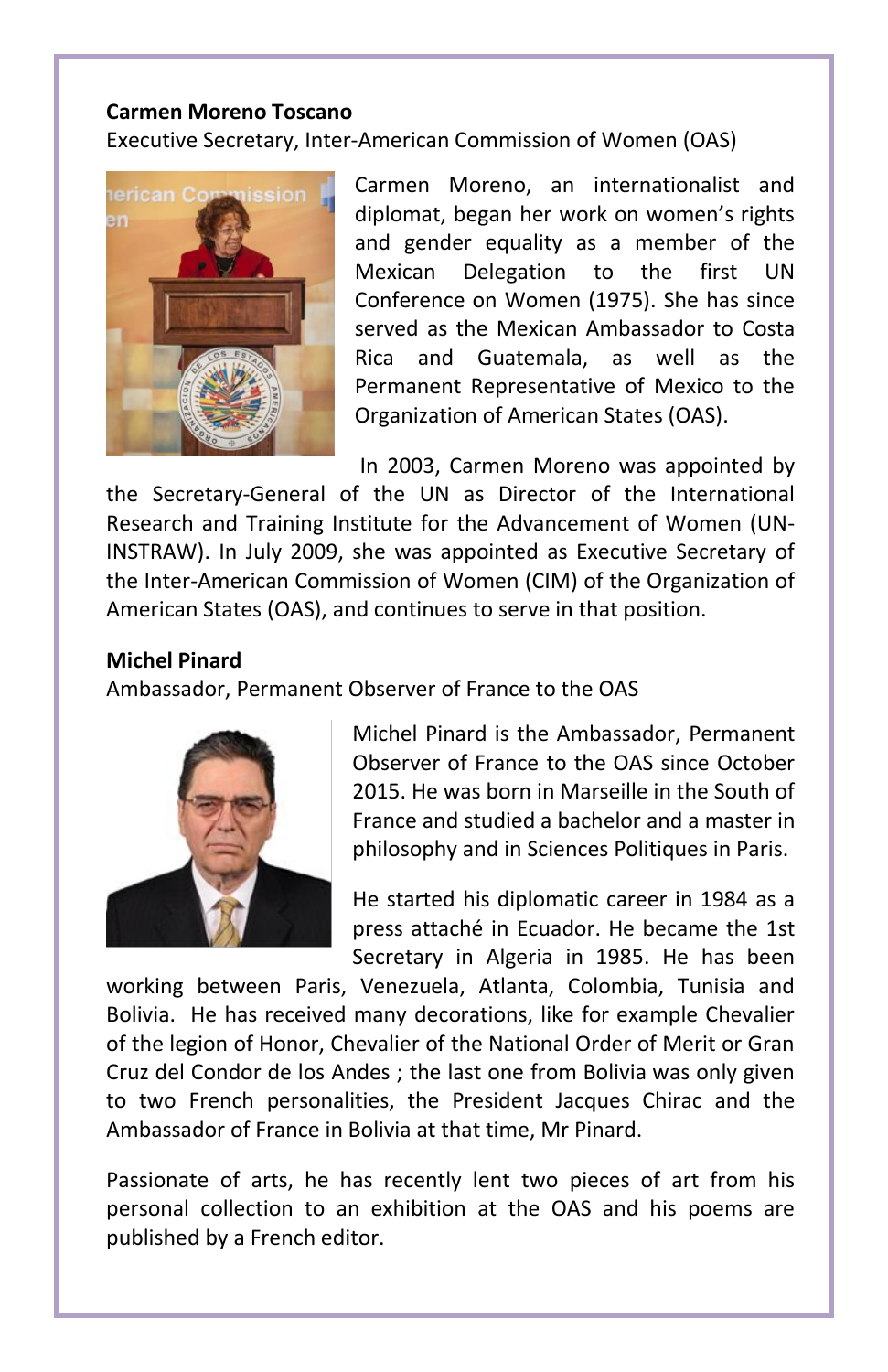# **Diana González Perret**  President of the Committee of Experts of the MESECVI



Diana González Perret is the President of the Committee of Experts of the Followup Mechanism to the Belém do Pará Convention (MESECVI), representing Uruguay. Since 1986, she works on the promotion and defense of women's human rights; children without family care, victims of sexual violence, abuse,

harassment or exploitation: people discriminated for their sexual identity (trans persons) and other forms of gender based violence.

Among her main publications, the following stand out:

- "Gender, age and sceneries of sexual violence" (Él género, la edad y los escenarios de la violencia sexual), co-authored, 2009
- Mercosur guide to provide attention for women victims of human trafficking for sexual exploitation (Guía Mercosur para la atención de mujeres en situación de trata con fines de explotación sexual RMAAM/MERCOSUR, 2012).

She is a member of the NGO Citizenships Network (Ciudadanías en Red) and the Lawyers Cooperative (Cooperativa de Abogadas) and Childhood and Adolescence Citizenship (Ïnfancia Adolescencia Ciudadana). She has a doctorate in Law and Social Sciences, graduate from the University of the Republic in 1989.

# **Margaret May Macaulay**

Commissioner and Rapporteur on the Rights of Women, Inter-American Commission on Human Rights, OAS



Commissioner Margarette May Macaulay is an Attorney-at-Law and former Judge at the Inter-American Court of Human Rights, the only Jamaican and Caribbean woman to be elected to the Court. Mrs. Macaulay was elected as a Commissioner of the Inter-American Commission of Human Rights and is now its First Vice President. While a Judge of the Court she worked on several emblematic cases involving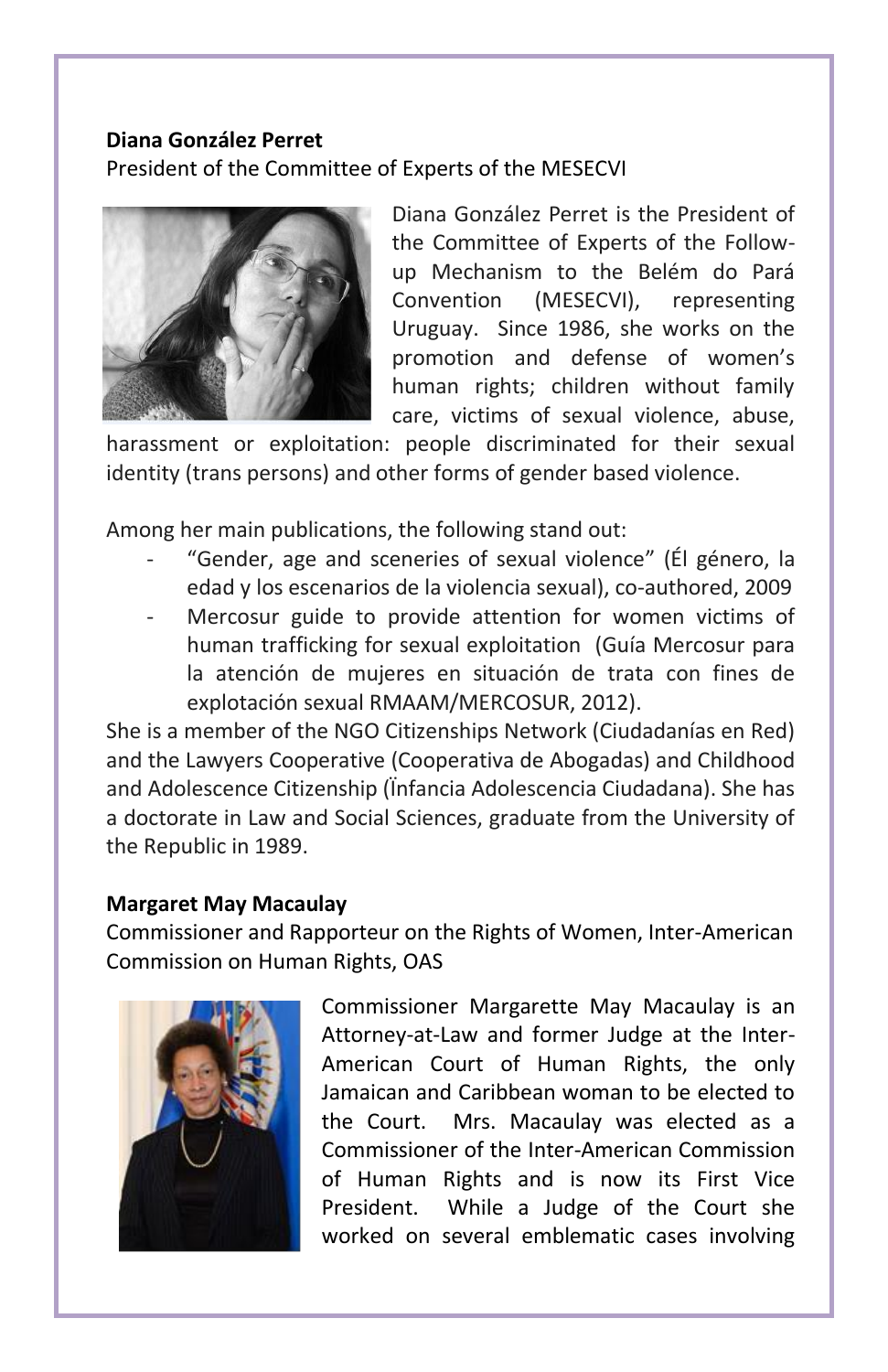indigenous land rights, massacres, sexual violations of women and children, death penalty and many other issues.

In the Commission, she is the Thematic Rapporteur for Women's Rights; the Rights of Afro-Descendants, Racism, Racial Discrimination and all forms of Discrimination and Migrants Rights and the Country Rapporteur for 7 States, including the United States and El Salvador. In Jamaica, she is also a Notary Public and a Board member of the Association, as well as a Supreme Court Mediator and an Associate Arbitrator. In her practice of law she deals with Constitutional and Fundamental Human Rights Law, Property and Conveyancing Law, Contract Law, Estates Law and Family Law and some corporate matters. Mrs. Macaulay was the chairperson of the Family Law Committee of the Jamaican Bar Association for almost 20 years and a member of the Law Reform, the Publications and the Human Rights and Constitutional Committees. She is a serving member of the Disciplinary Committee of the General Legal Council of Jamaica.

She was also a volunteer member of several human rights organizations both nationally, regionally (She was President of the Jamaican national women's association and the Chairperson of the Caribbean women's association) and internationally including the Coalition for an International Criminal Court and the Women's Gender Initiative, both now in the Hague.

Mrs. Macaulay has presented papers in international, regional, and national conferences, seminars and workshops and has facilitated in many training sessions. She has also taught courses on women's human rights at the American University, Washington D.C., and at UPEACE University, Costa Rica and the College of Law, London, England. Mrs. Macaulay earned her LL.B Honours degree from the University of London, Holborn College and is a member of Gray's Inn.

She is passionate about her interest and positions on human rights issues and is committed to work avidly in it up to her death.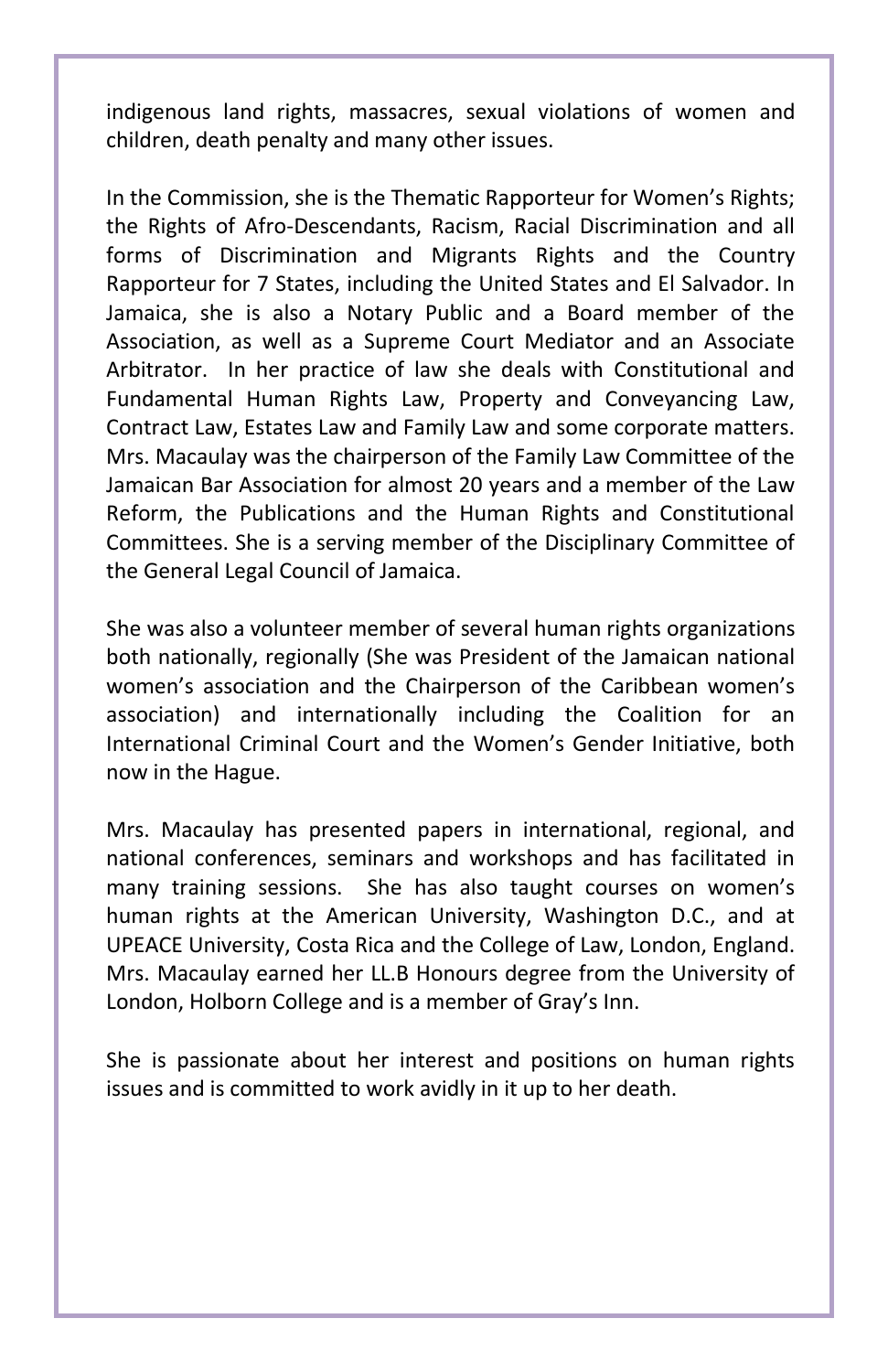## **Rosa María Ortiz**

Ex Commissioner and Rapporteur on the Rights of Children, Inter-American Commission on Human Rights, OAS



Rosa María Ortiz is a citizen of Paraguay. She was elected at the 41st OAS General Assembly in June 2011 for the standard fouryear term, which began on January 1, 2012. She graduated in social communications media and is an expert in children's human rights. She has been Vice-President of the U.N. Committee on the Rights of the Child and adviser on human rights and cultural diversity for the Paraguayan Presidency's

National Secretariat of Culture.

She is founder and member of several human rights organizations, including Decidamos, Global, Tekoha, Callescuela and Workshop on Communication and Popular Education. In 2003 she was recognized with the award Paraguayan Women of the Paraguayan Presidency's Women's Secretariat, and in 2010 she received the award Peter Benenson for the Defense of Human Rights from the Paraguay Section of Amnesty International.

During Alfredo Stroessner's dictatorship, she worked through ecumenical organizations in favor of the political prisoners of her country. Commissioner Ortiz has offered numerous conferences, workshops and has written articles on the rights of children.

### **Leonel Briozzo**

Advisor to the Secretary General, OAS



Leonel Briozzo is Professor and Director of the Department of Gynecology "A" - School of Medicine, University of the Republic, Member of the FIGO Committee for the Ethical Aspects of Human Reproduction and Women´s Health.

He is Coordinator of the Organization of

American States' (OAS) Initiative "More life and more health for women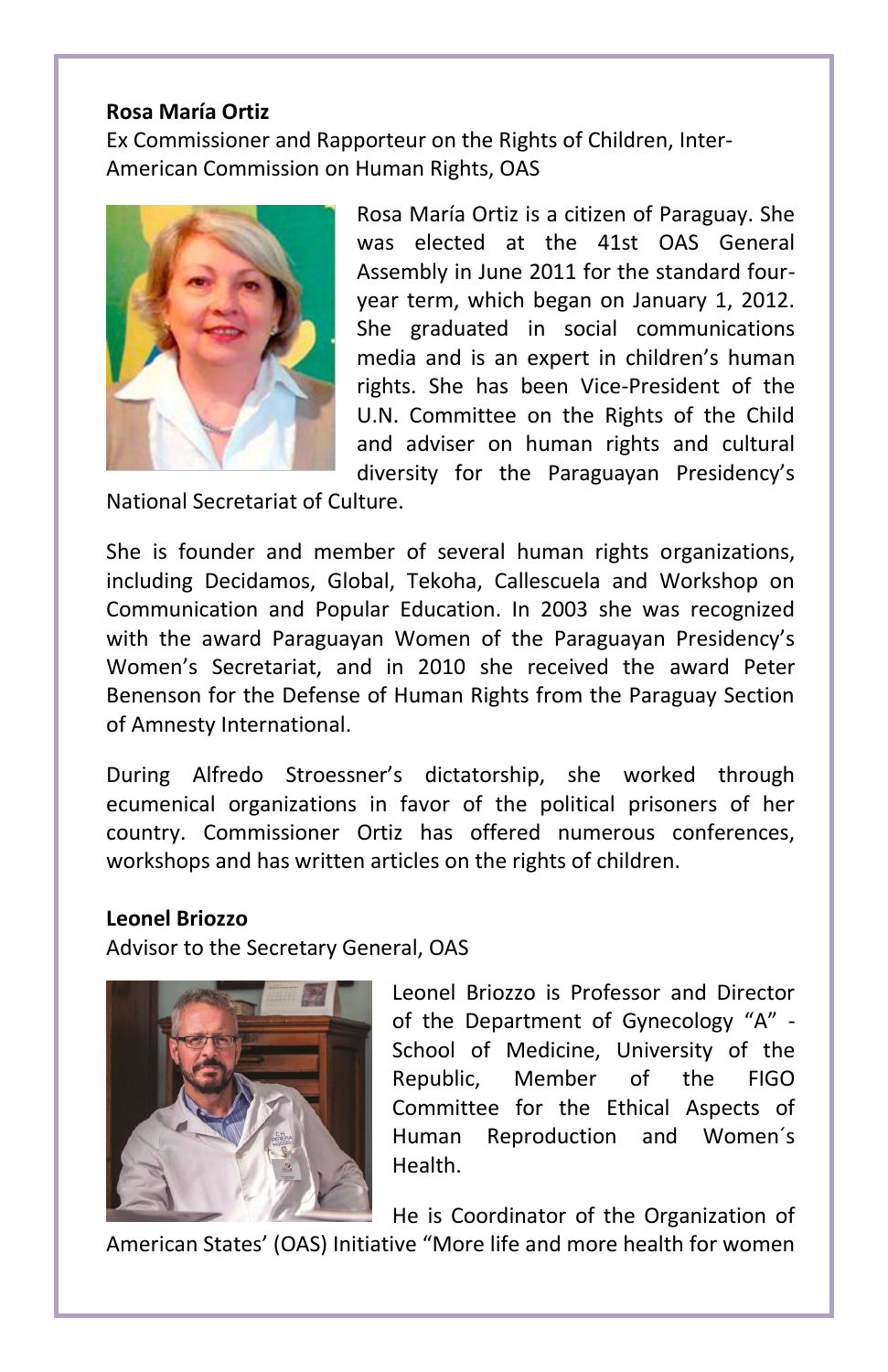and children" and the Representative of the OAS at the Regional Technical Group for the Reduction of Maternal Mortality (UNFPA-PAHO/WHO.

Mr. Briozzo is the National Advisor for the Uruguayan Medical Collage (Colegio Medico del Uruguay) and President of the Uruguayan Society of Sexual and Reproductive Health International Strategic Advisor for "IniciativasSanitarias" - IPPF-RHO

# **Óscar Cabrera**

O'Neill Institute, Georgetown University Law School



Oscar A. Cabrera, Abogado (JD equivalent), LL.M., is the Executive Director of the O'Neill Institute for National and Global Health Law and a Visiting Professor of Law at Georgetown University Law Center. Previously at the O'Neill Institute, Oscar has served as the Deputy Director, Senior Fellow, and a Law Fellow.

He is a foreign-trained attorney who earned his law degree in his home country of Venezuela, and his Master of Laws (LL.M.),

with concentration in Health Law and Policy, at the University of Toronto. Before starting his Master's Degree program, Oscar worked as an Associate at a Venezuelan law firm (d'Empaire Reyna Bermúdez). Oscar was awarded a Canadian Institutes of Health Research (CIHR) Health Law and Policy Fellowship for his Master's program. After earning his LL.M., he worked as a Research Associate with Professor Colleen Flood, at the University of Toronto, Faculty of Law and the Institute of Health Services and Policy Research (CIHR-IHSPR). In this capacity, he was involved in several health law related projects.

Oscar has worked on projects with the World Health Organization, the Centers for Disease Control and Prevention, and the Campaign for Tobacco Free Kids, among other organizations. He has studied and is interested in various health law related fields, such as public health law, sexual and reproductive rights, health and human rights, global tobacco litigation and health systems law and policy.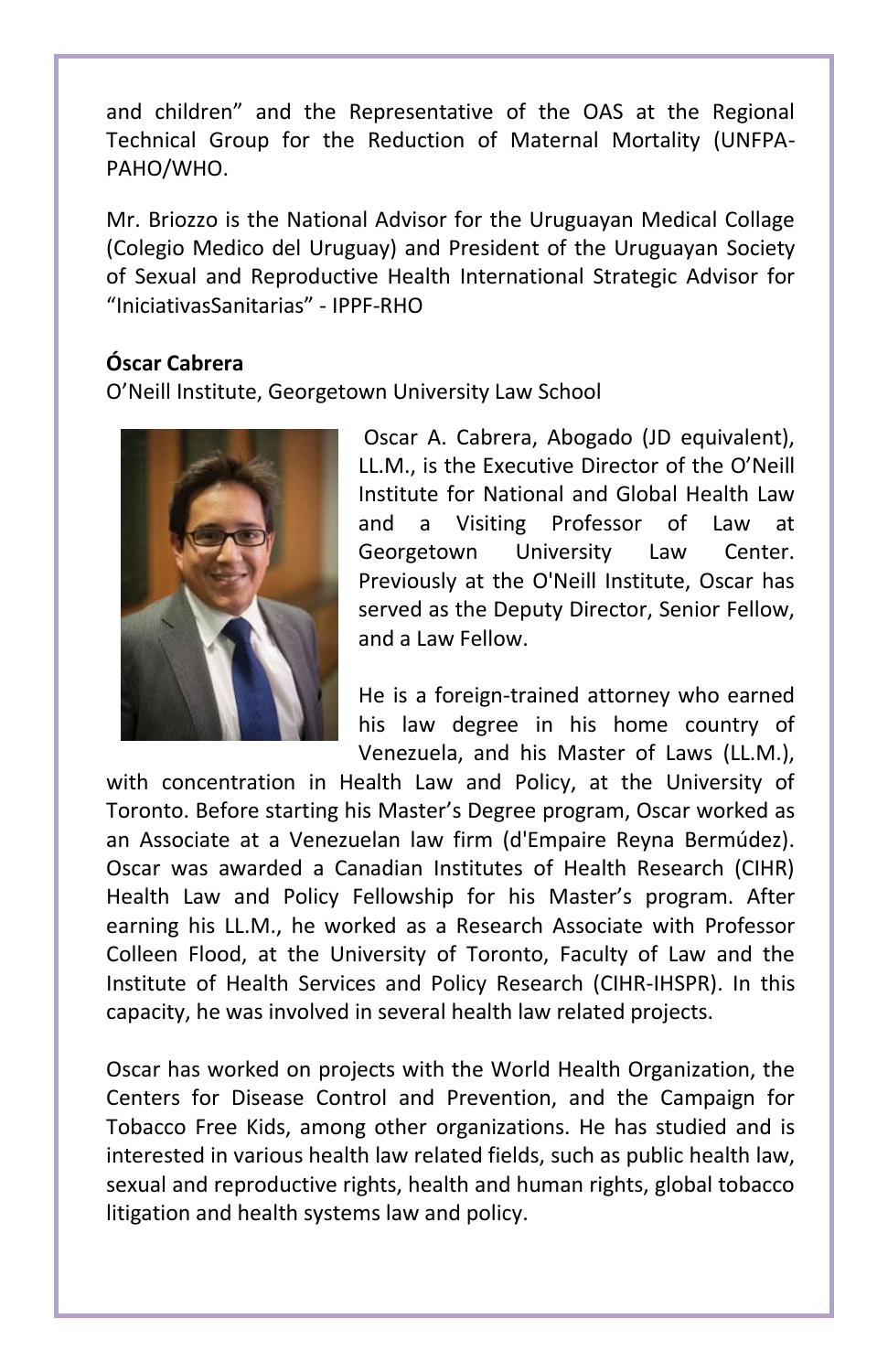#### **Latanya Mapp Frett**

Executive Director, Planned Parenthood Global



Latanya Mapp Frett is the Executive Director of Planned Parenthood Global, the international arm of Planned Parenthood Federation of America, with regional and country offices in Africa and Latin America. She has quadrupled the size of the program in four years to become one of the most innovative and sustainable global health organizations in the field. Ms. Frett

previously worked for 8 years as a human rights officer for the United Nations Children's Fund (UNICEF) and for 10 years with the United States Agency for International Development (USAID). Ms. Frett served as a delegate to the Fourth World Conference on Women in Beijing in 1995 and continues to fight for the human rights of women.

An attorney by training, she began her career at the NAACP Legal Defense and Education Fund in Washington, DC. She has received many honors and awards, including two Esteemed Meritorious Honor Awards from the U.S. government and the highest honor in civil service, the Superior Honor Award, from the U.S. State Department. Ms. Frett was one of 30 Foreign Service Officers honored with the Colin Powell Fellowship by then-Secretary of State Condoleezza Rice. She currently serves as Board of Director at Oxfam America and CHANGE, and is an Adjunct Professor of Population and Family Health at Columbia University's Mailman School of Public Health. Ms. Frett is a Woodrow Wilson Fellow and author of four U.N. human rights reports and manuals. She is a Returned Peace Corps Volunteer and Alum of ICAP. She holds a bachelor of arts in government and politics, a master's in public policy, and a JD from the University of Maryland.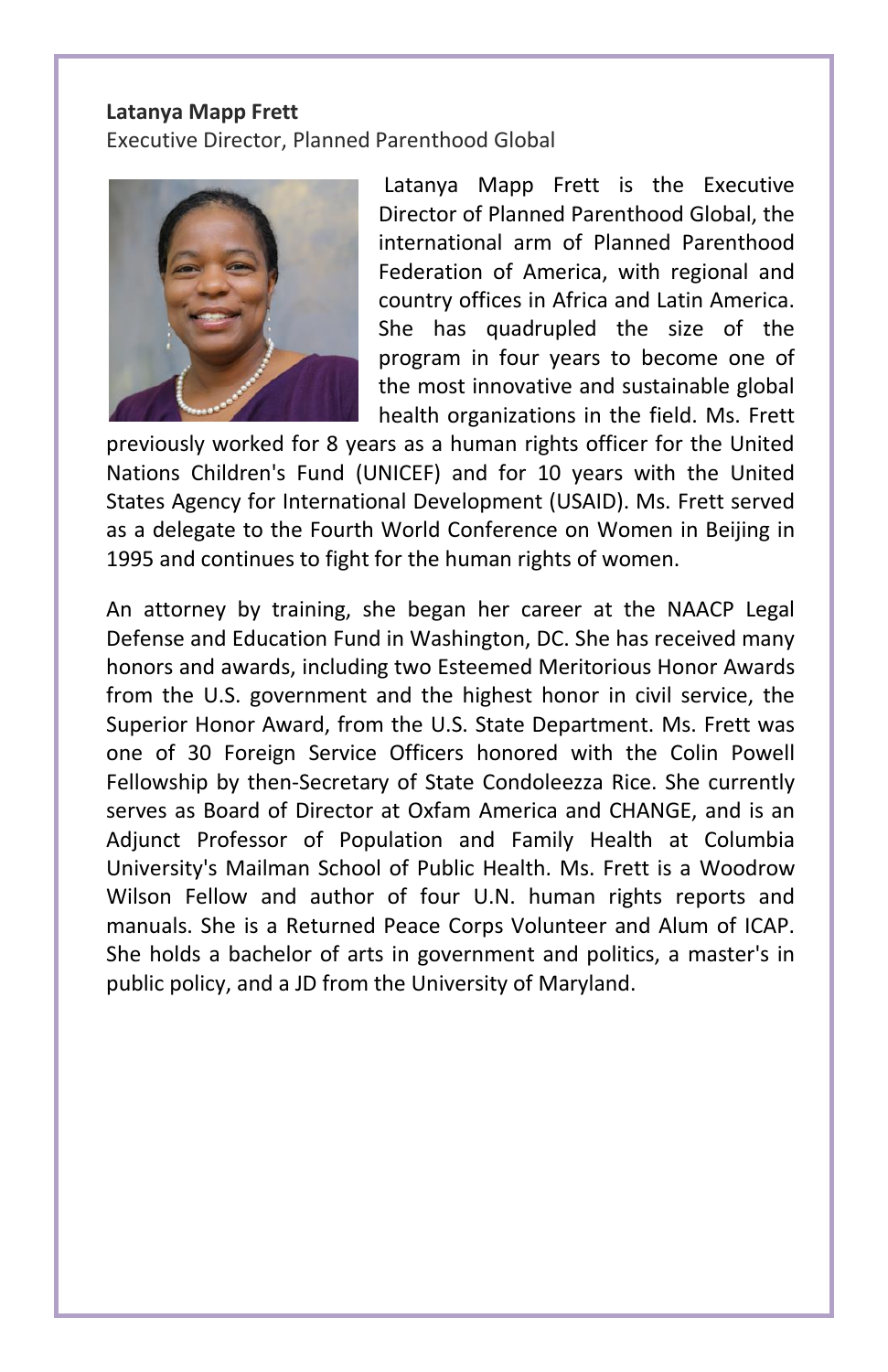# **Luz Patricia Mejía**

Technical Secretary of the Follow-up Mechanism to the Belem do Pará Convention (MESECVI/OAS)



Luz Patricia Mejía is the Technical Secretary of the MESECVI. Previously, she has served Rapporteur for Women's Rights, Commissioner and President of the Inter-American Commission of Human Rights (IACHR).

A graduate of the Faculty of Juridical and Political Sciences of the Central University of Venezuela, she previously worked as Director

of the Legal Office of the Public Ministry, and with the Office of the Ombudsperson in Venezuela.

## **Jennifer Loten**

Ambassador and Permanent Representative of Canada to the Organization of American States



In August of 2015, Jennifer Loten was appointed Ambassador and Permanent Representative to the Organization of American States in Washington, D.C. In 1997, she joined the Department of Foreign Affairs and International Trade. She has served as consul for Canada in Anchorage, Alaska, as Canada's interim representative to the Organization of

American States in Washington and as second secretary at the Embassy of Canada to Brazil.

Before joining the federal government, Loten worked in the program office for Speaking Out On Violence Against Women at MATCH International in Ottawa. She also served as a gender and development research officer at the International Development Research Centre and on Canada's 1990 Royal Commission on New Reproductive Technologies. Loten holds a bachelor's degree from Trent University and a master's degree from the University of Cambridge.